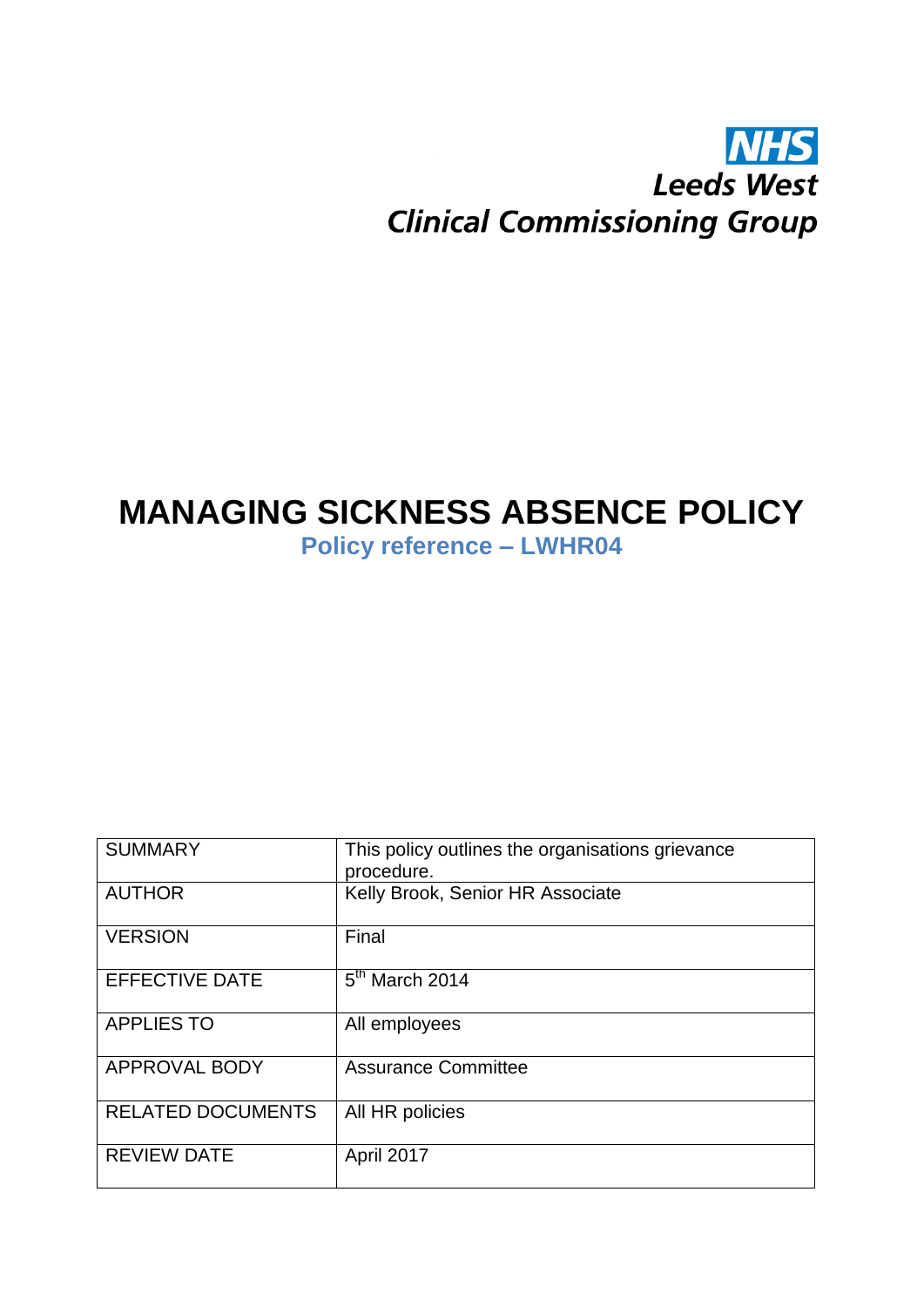### **VERSION CONTROL SHEET**

| <b>Version</b> | <b>Date</b> | <b>Author</b>           | <b>Status</b> | <b>Comment</b>                                                                |
|----------------|-------------|-------------------------|---------------|-------------------------------------------------------------------------------|
| 1.1            | 03/10/13    | Hannah<br><b>Morris</b> | draft         | Consultation                                                                  |
| 1.2            | 04/11/13    | Hannah<br><b>Morris</b> | draft         | Consultation with Trade Unions via the<br>Leeds Area Social Partnership Forum |
| 1.3            | 05/02/14    | Hannah<br><b>Morris</b> | final         | <b>Assurance Committee</b>                                                    |
|                |             |                         |               |                                                                               |
|                |             |                         |               |                                                                               |
|                |             |                         |               |                                                                               |
|                |             |                         |               |                                                                               |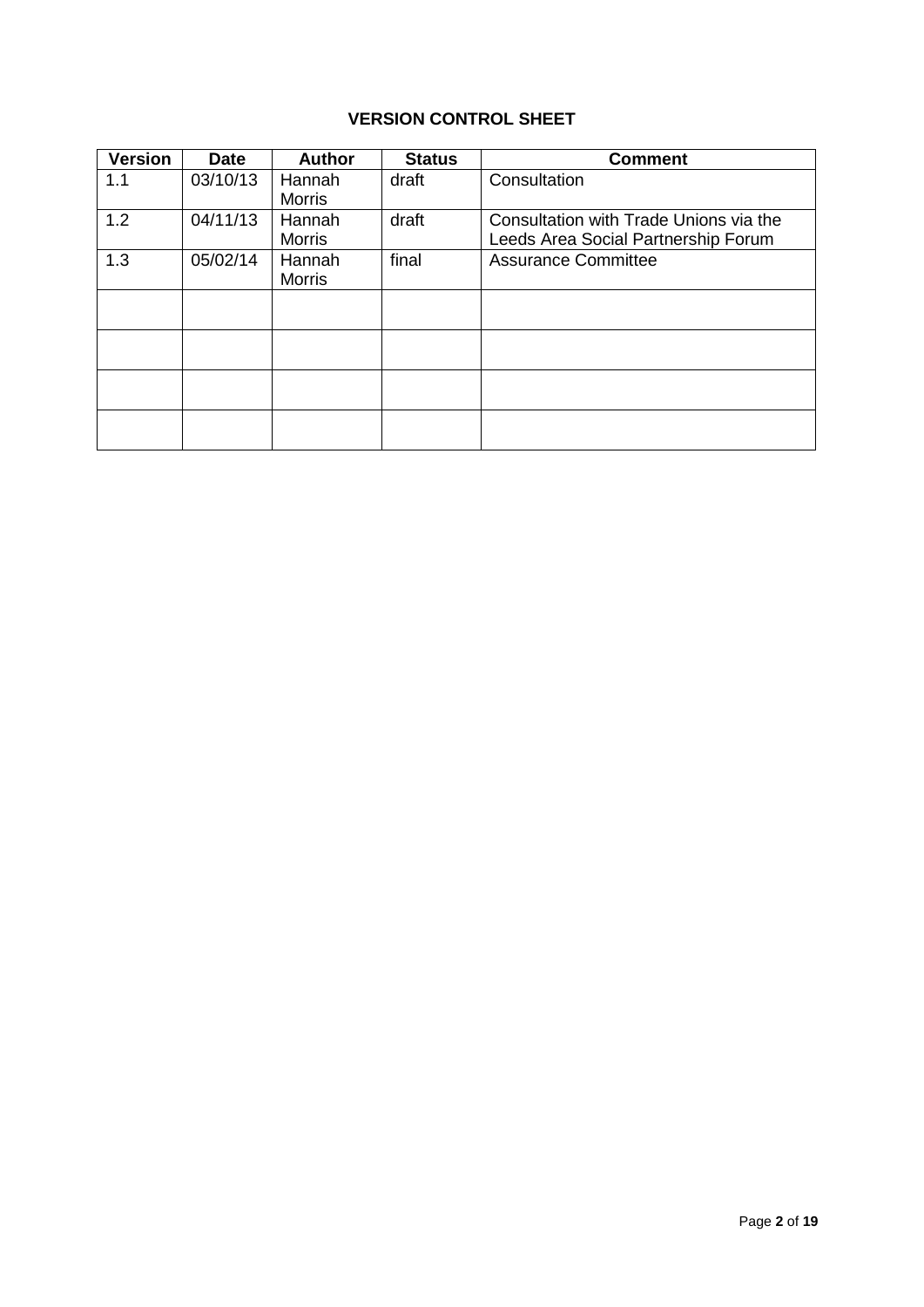### **CONTENTS**

| <b>Section</b> |                                                           | Page           |
|----------------|-----------------------------------------------------------|----------------|
| 1.             | Purpose                                                   | 4              |
| 2.<br>Scope    |                                                           | $\overline{4}$ |
|                | 3. Equality Statement                                     | 4              |
|                | 4. Accountability                                         | 4              |
|                | 5. Implementation and Monitoring                          | 4              |
| 6.             | Responsibilities                                          | 4              |
| 6.2            | Employees                                                 | 5              |
| 6.3            | Line Managers                                             | 5              |
| 6.4            | Human Resources Team                                      | 5              |
|                | 7. Scheme of Delegation                                   | 5              |
| 8. Principles  |                                                           | 6              |
| 8.1            | <b>Definitions</b>                                        | 6              |
|                | 9. General Points                                         | $\overline{7}$ |
|                | 10. Reporting Absence                                     | $\overline{7}$ |
|                | 11. Evidence of Incapacity For Work                       | 8              |
|                | Statement of Fitness to Work (FIT Note)<br>11.7           | 8              |
|                | 12. Employee Occupational Sick Pay Entitlements           | 9              |
|                | 12.8 Occupational Sick Pay Conditions                     | 9              |
| 12.9           | Temporary Injury Allowance                                | 10             |
|                | 13. Sickness During Annual Leave                          | 10             |
|                | 14. Return to Work Meetings                               | 11             |
|                | 15. Short Term Absence                                    | 11             |
| 14.1           | Informal                                                  | 11             |
|                | 14.2<br>Formal                                            | 12             |
|                | 16. Long Term Absence                                     | 12             |
|                | 17. Ongoing Medical Conditions                            | 13             |
|                | 18. Occupational Health Services                          | 13             |
|                | 19. Disability Related Absence and Reasonable Adjustments | 14             |
|                | 20. Substance Misuse                                      | 15             |
|                | 21. Returning to Work                                     | 15             |
| 21.3           | <b>Phased Return</b>                                      | 15             |
| 21.4           | Redeployment                                              | 15             |
|                | 22. Dismissal on the Grounds of Capability                | 15             |

# **Appendix**

A Stages of the process relating to managing short term sickness absence 17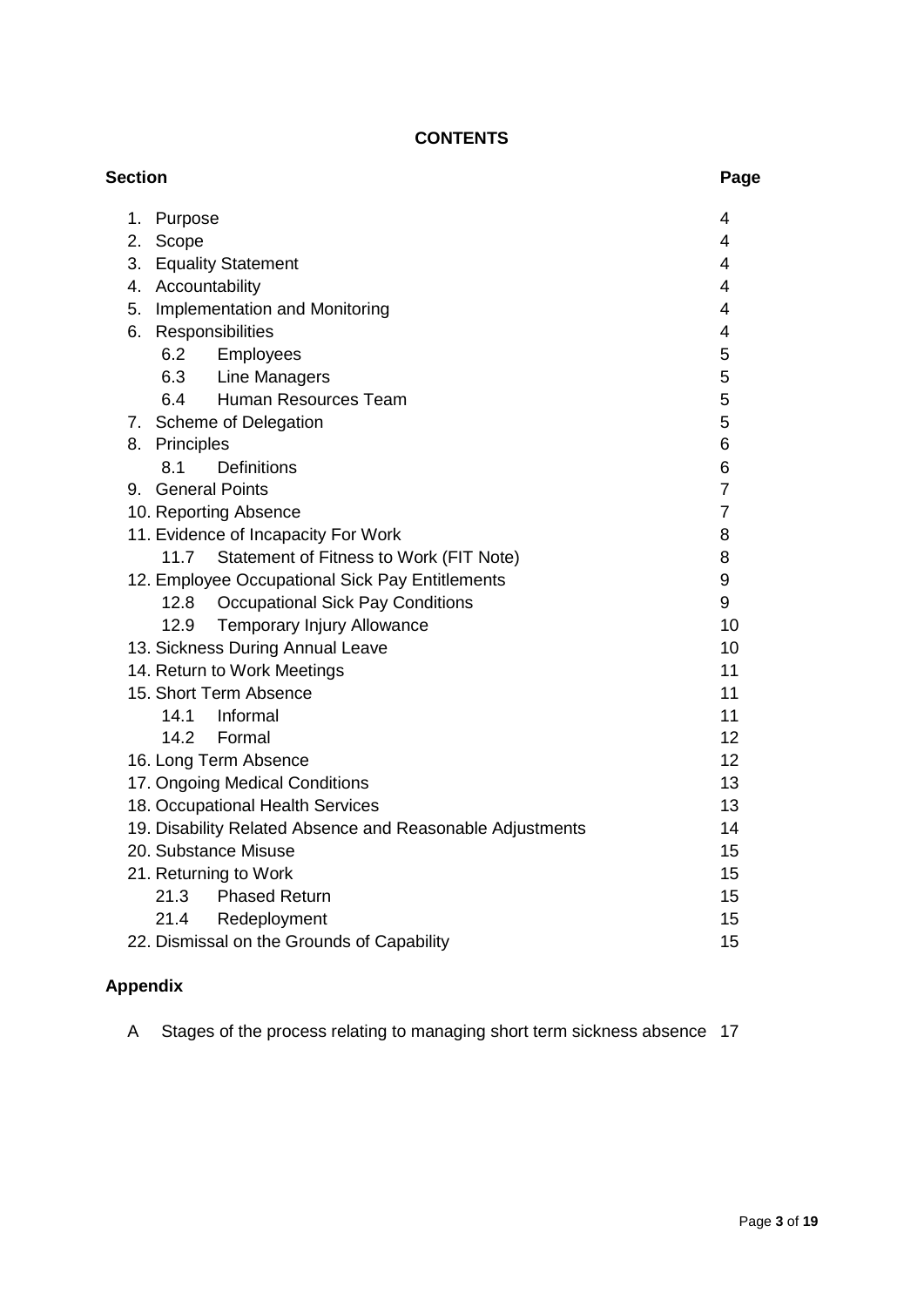#### **1. PURPOSE**

- 1.1 The Organisation recognises the importance of balancing the health needs of employees against the needs of the organisation, and is committed to providing excellent working conditions and appropriate support to achieve that balance.
- 1.2 Encouraging employees to attend work, and supporting them back into the workplace is known to maintain employee health and wellbeing, and improve organisational effectiveness.
- 1.3 The overall purpose of the policy is to set out the Organisation's approach to the management of sickness absence within the workplace. Reasonable adjustments will be considered and implemented for employees with a disability so they are not disadvantaged by this procedure. This document also sets out guidance to employees and managers about their responsibilities in relation to Sickness Absence Management.
- 1.4 This procedure should be read in conjunction with the Sickness Absence section contained within Agenda For Change terms and conditions.

#### **2. SCOPE**

2.1 This procedure will apply to all employees.

#### **3. EQUALITY STATEMENT**

3.1 In applying this policy, the organisation will have due regard for the need to eliminate unlawful discrimination**,** promote equality of opportunity**,** and provide for good relations between people of diverse groups, in particular on the grounds of the following characteristics protected by the Equality Act (2010); age, disability, gender, gender reassignment, marriage and civil partnership, pregnancy and maternity, race, religion or belief, and sexual orientation, in addition to offending background, trade union membership, or any other personal characteristic. A single Equality Impact Assessment is used for all policies and procedures.

#### **4. ACCOUNTABILITY**

4.1 The Chief Officer is accountable for this policy.

#### **5. IMPLEMENTATION AND MONITORING**

- 5.1 The Assurance Committee is responsible for formal approval and monitoring compliance with this policy. Following ratification the policy will be disseminated to staff via the intranet.
- 5.2 The policy and procedure will be reviewed periodically by the Senior Management Team in conjunction with Human Resource and Trade Union representatives where applicable. Where review is necessary due to legislative change, this will happen sooner.

#### **6 RESPONSIBILITIES**

6.1 Good working relations are vital for the organisation to operate successfully and provide services. There is a joint responsibility for management, trade unions and employees to accept the responsibility of working together on issues in good faith and with the shared intention of facilitating good working relations.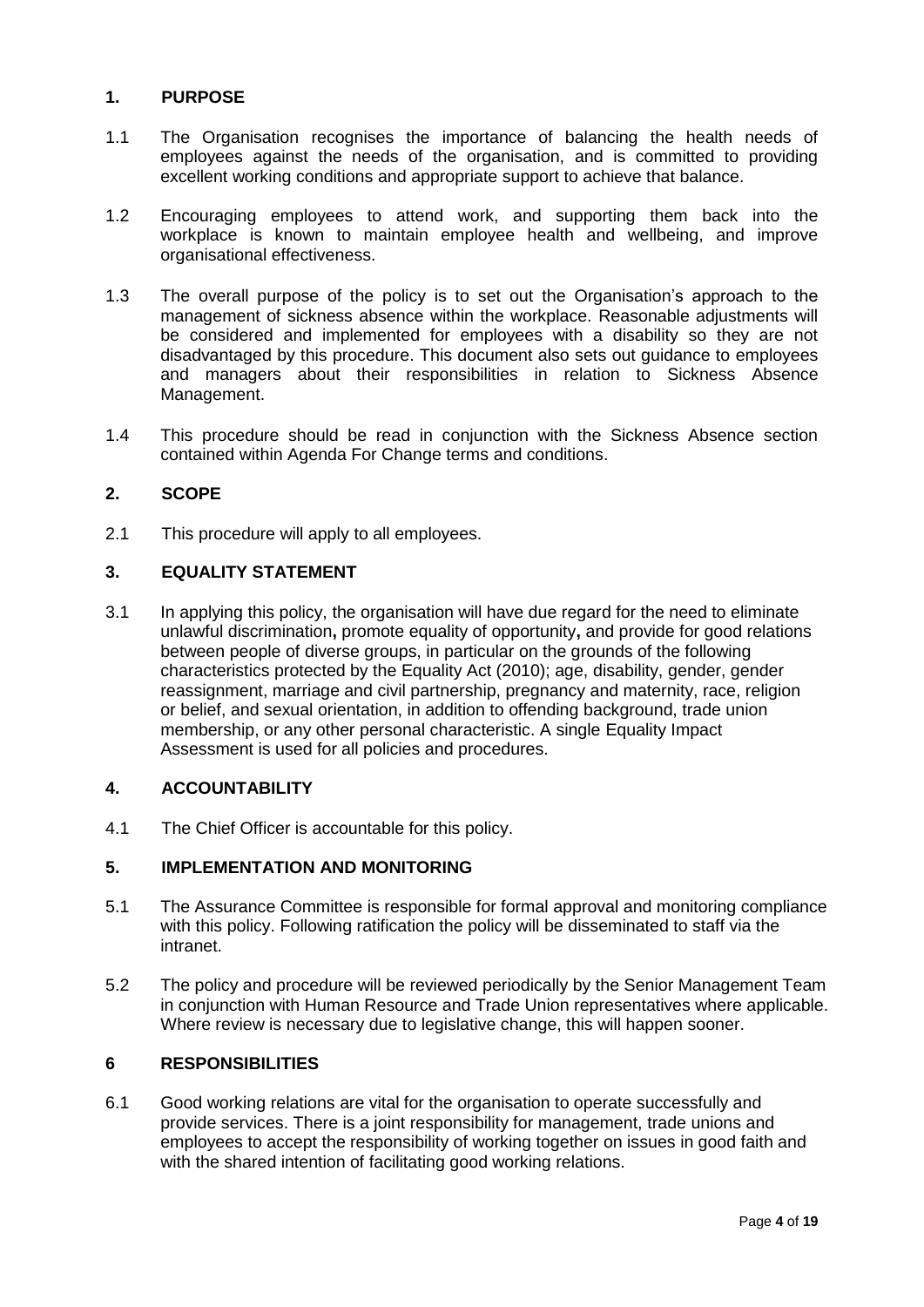#### **6.2 Employees**

- 6.2.1 It is the responsibility of employees to ensure that they:
	- Ensure regular attendance at work.
	- Report absences promptly to their line manager, or 'nominated deputy' usually on the morning of the first day of absence.
	- Communicate appropriately with their manager when absent from work.
	- Co-operate fully in the use of these procedures.
	- Attend an appointment with a medical practitioner nominated by the organisation, where appropriate.
	- Comply with sick pay scheme.
	- Attend review meetings, and return to work meetings with appropriate manager when discussing periods of absence or planning return to work, reasonable adjustments or alternative employment.

#### **6.3 Line Managers**

- 6.3.1 It is the responsibility of line managers to ensure that they:
	- Are familiar with this policy and their obligations in relation to the management of the policy.
	- Communicate appropriately with absent employees.
	- Deal with any actions in a timely manner, balancing the needs of the individual with those of the organisation.
	- Maintain and retain accurate records of all absences in line with the data protection act.
	- Conduct effective return to work meetings after each individual episode of sickness.
	- Maintain appropriate levels of confidentiality at all times.
	- Make Occupational Health referrals as appropriate.
	- Attend any training provided on policy updates, and/or legislation.
	- Identify a 'nominated deputy' for staff to report sickness absence to during periods of annual leave/out of the office/non-working time and communicate this to staff.

#### **6.4 Human Resources Team**

6.4.1 The Human Resource representative will provide advice and support on all aspects of this policy to ensure application and support.

#### **7. SCHEME OF DELEGATION**

7.1 Each policy will contain a scheme of delegation specific to the stages and actions associated to the policy. All Schemes will adopt the levels as outlined below therefore ensuring consistency throughout all policies and clarity within the organisation

| Informal procedure                               | Line Manager or equivalent level manager<br>from<br>elsewhere within the organisation |
|--------------------------------------------------|---------------------------------------------------------------------------------------|
| Formal procedure:                                | Line manager or equivalent level manager from<br>elsewhere within the organisation.   |
| <b>First Stage Formal Meeting</b>                |                                                                                       |
|                                                  | Nb: It is reasonable that the same manager conduct                                    |
| Second Stage Formal<br>Meeting                   | first, second and third stage of this process                                         |
|                                                  | Chaired by an appropriate member of the Senior                                        |
| Formal Procedure:<br><b>Final Review Meeting</b> | Management Team or equivalent plus one other<br>manager and a HR representative       |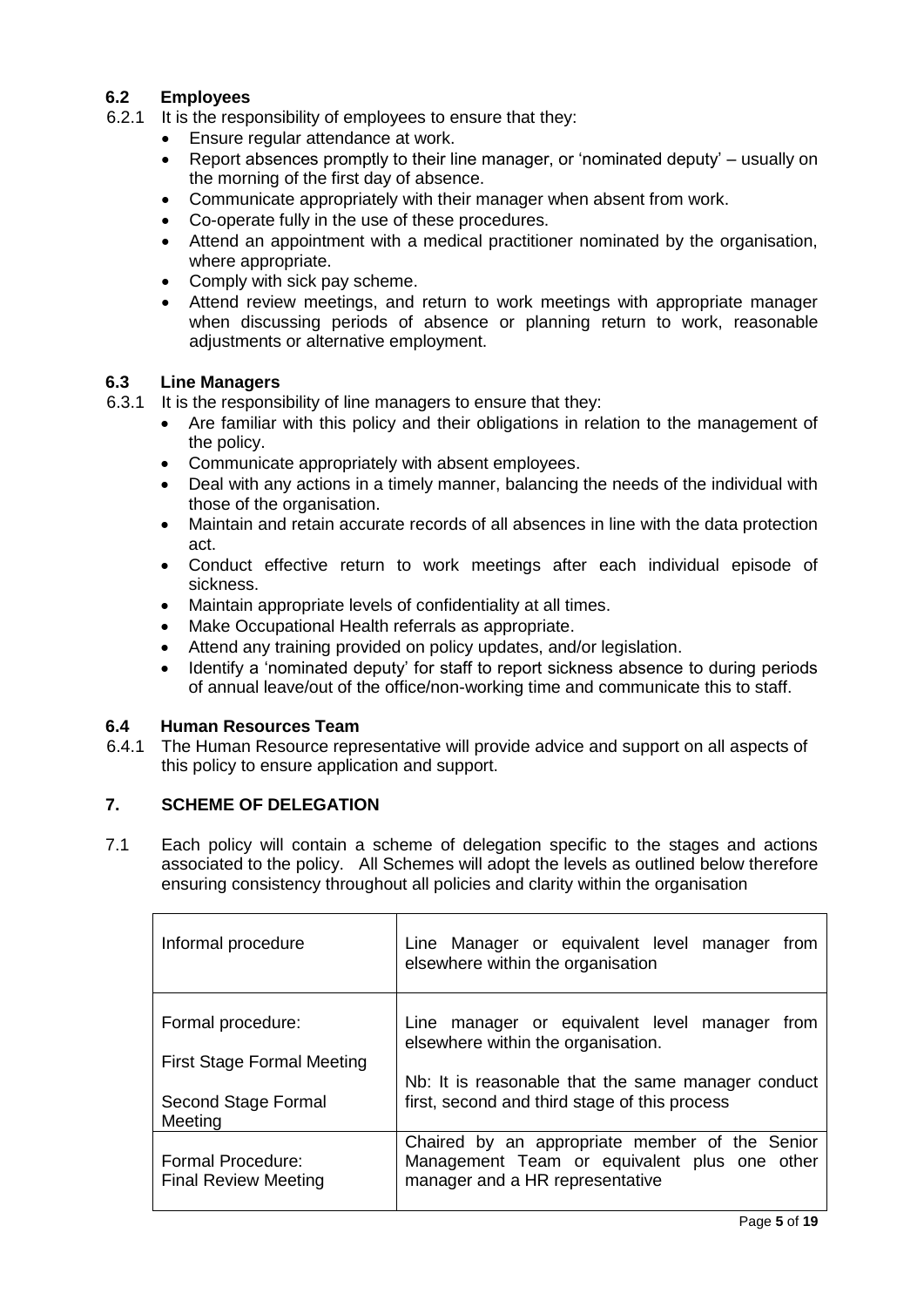| Appeal against dismissal | Chaired by the Chief Officer or Chief Finance Officer<br>plus one other member of the Senior Management<br>Team and a HR representative |
|--------------------------|-----------------------------------------------------------------------------------------------------------------------------------------|
|                          |                                                                                                                                         |

#### **8. PRINCIPLES**

#### **8.1 Definitions**

| Persistent Short Term<br>Absence | Short term sickness is identified as a series of absences,<br>often unconnected, which results in persistent short term<br>absences from the workplace. |
|----------------------------------|---------------------------------------------------------------------------------------------------------------------------------------------------------|
| Long Term Absence                | Absences that are at least 28 calendar days                                                                                                             |

- 8.2 This procedure enables managers to address sickness absence issues, both short and long-term, in a fair, consistent and equitable manner. It is recognised however that all cases must be dealt with on an individual basis because of differing circumstances therefore this procedure gives an outline of the principles to be observed.
- 8.3 It should be noted that all other types of absence should be dealt with in accordance with the appropriate policy, e.g. maternity, adoption, employment break, etc. Line managers should consider, and take due account of, individual circumstances and all relevant factors before action is taken e.g. maternity related absence, stress, disability related absence, work related factors.
- 8.4 Should an employee be absent from work due to pregnancy related sickness, these absences will not be counted towards absence triggers. However should continue to be monitored. Sickness absence triggers may also be adjusted for employees with a disability.
- 8.5 Confidentiality will be maintained in all aspects of absence management and records will be kept in line with the Data Protection Act.
- 8.6 Guidance and support will be provided to line managers who implement and apply policies and procedures relating to absence. All new employees will be made aware of this policy during their induction.
- 8.7 The Organisation recognises that, on occasion, anyone may become unwell or subject to emergencies, however regular attendance at work is a contractual requirement.
- 8.8 The appropriateness of referral to the Organisation's Occupational Health Provider will be discussed between the individual, their line manager and a HR representative. A referral will be made in all cases of long term sickness absence, and where short term absences gives rise for concern a referral should also be considered.
- 8.9 It is acknowledged that on occasion people may be away from work on a long-term basis as a result of chronic or acute ill health. Although each case will be dealt with on an individual basis this policy outlines certain principles that will always be observed.
- 8.10 In dealing with any sickness absence cases, managers must be mindful of obligations that they and the Organisation may have under the Equality Act 2010. In identifying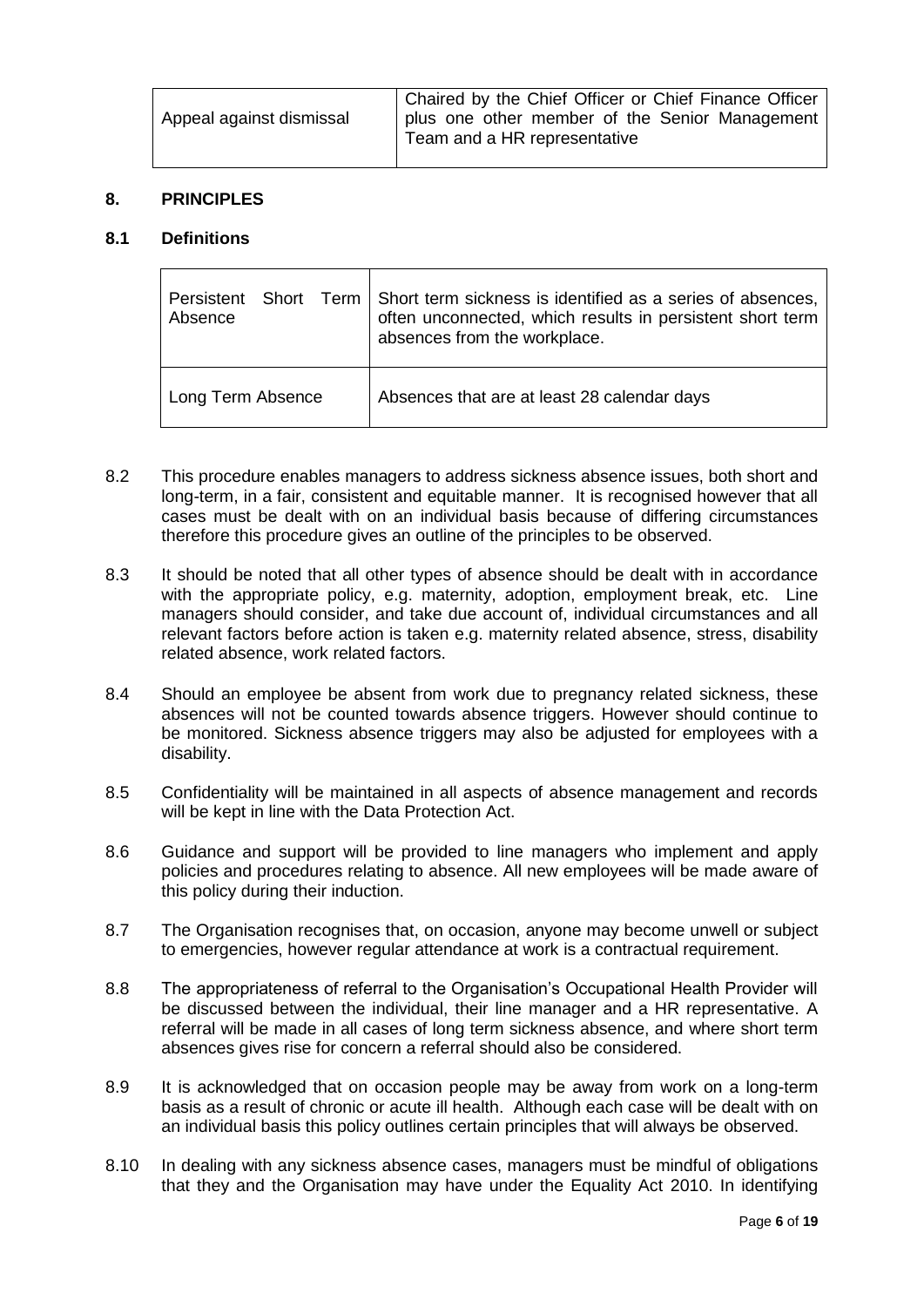whether or not an employee is covered by the Act advice will be sought from appropriate medical professionals.

- 8.11 Advice should be taken from Human Resources at all formal stages of this procedure to ensure the consistent application of this procedure throughout the Organisation.
- 8.12 Employees may be accompanied by a trade union representative or work colleague in all discussions with management about their absence.

#### **9. GENERAL POINTS**

- 9.1 If an employee knowingly gives any false information, or makes false statements about their sickness, it may be treated as misconduct and may result in disciplinary action being taken. In proven cases of gross misconduct it could lead to dismissal (an example of this may include: absent on sick leave and working elsewhere).
- 9.2 Any employee who unreasonably fails to comply with the Organisation's Sickness Absence policy and procedure may have their occupational sick pay withheld. Any decision to withhold sick pay must be made in conjunction with advice from the HR representative. Advice may also be sought from the Organisations Occupational Health Provider.
- 9.3 The Organisation has the right to dismiss employees whilst they are receiving sick pay entitlement. Any decision to dismiss on capability grounds will be subject to medical advice after exhausting a formal procedure.
- 9.4 The Organisation reserves the right to request a Doctor's Certificate for periods of absence of less than seven calendar days in cases of short-term persistent absence. However this should normally follow an Occupational Health referral where there is no medical reason for continued short-term persistent absence. Furthermore, this option should only be used for a finite period and should be reviewed on a regular basis. Finally, should the employee incur a cost in obtaining a Doctor's certificate, then this will be reimbursed by the Organisation.

#### **10. REPORTING ABSENCE**

- 10.1 All employees must contact their line manager on the first day of absence as soon as is reasonably practicable or within one hour of their normal starting time. The employee must make this call. The only exception is where it is clearly not possible for employees to ring personally, such as admission to Hospital.
- 10.2 Employees must talk directly to their line manager. Alternative methods of communications such as text messages, e-mail or leaving messages with anybody else are not considered appropriate, unless there are exceptional circumstances. If the line manager is unavailable, then the employee should contact an alternative nominated manager. Alternative methods of communication can be agreed between the line manager and employee where the employee has a disability impacting on their ability to call.
- 10.3 If an employee does not have a telephone at home alternative arrangements for reporting sickness must be made.
- 10.4 When reporting absence employees must give the following information:
	- the reason for the absence (if known);
	- the expected length of absence (if known);
	- whether a visit will be made to their GP, and if so, the date of the appointment.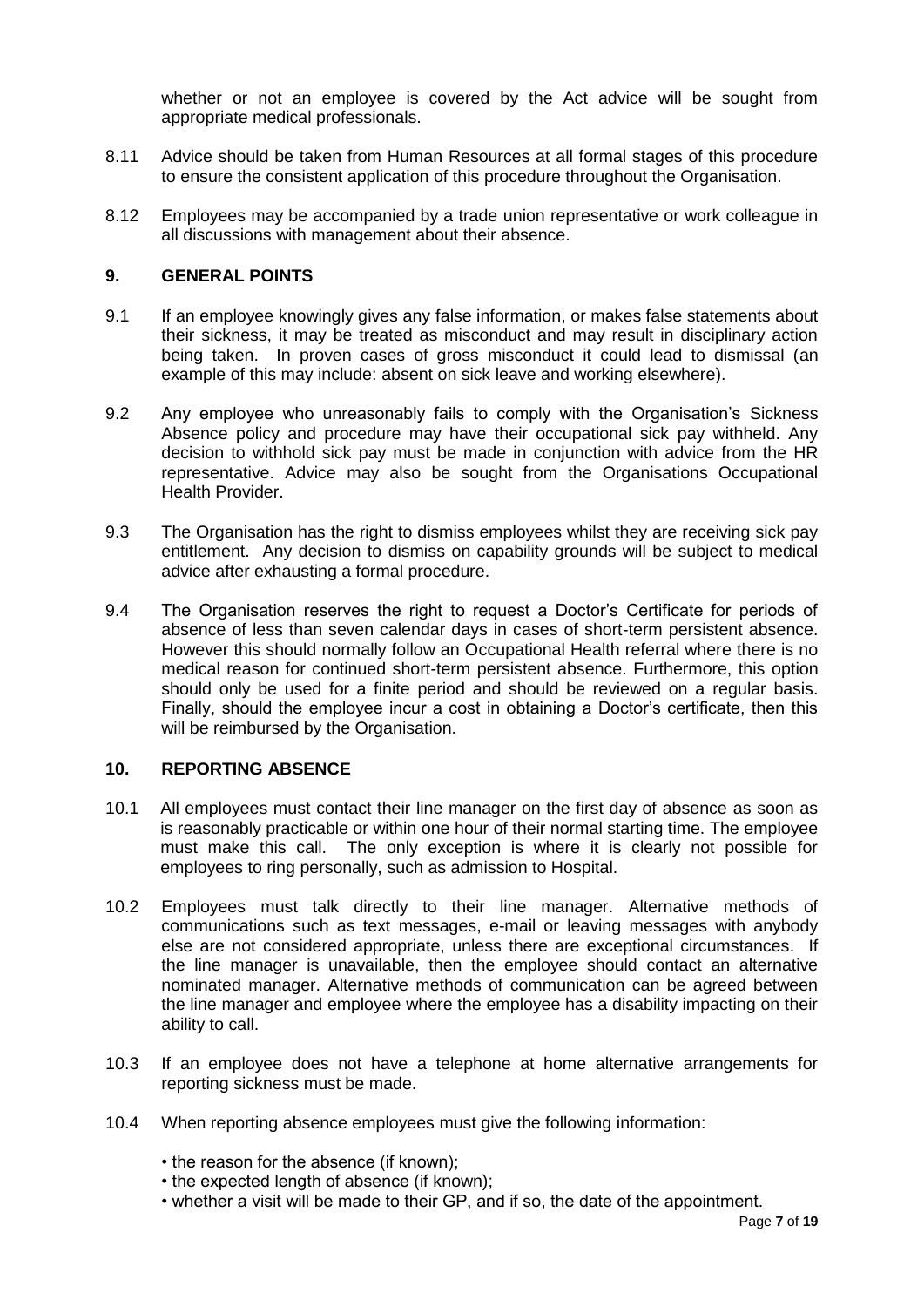Where possible the manager should be advised of any outstanding work that may require urgent attention during the period of absence. This will enable managers to better plan and allocate work.

- 10.5 In cases of continued absence, employees and line managers should agree appropriate levels, and methods of communication. As a minimum the employee must contact their line manager again on the fourth day of absence to provide them with up to date information. Should the absence continue then the employee and the manager must decide upon the frequency of further/continued contact and the form that this will take. It is not sufficient to provide medical certificates as a means of maintaining contact.
- 10.6 It should be noted that failure to maintain contact as per the agreement with the line manager, may result in the payment of occupational sick pay being delayed or withheld. Any decision to take disciplinary action or to withhold or delay payment of occupational sick pay must be made in conjunction with a HR Representative

#### **11. EVIDENCE OF INCAPACITY FOR WORK**

- 11.1 For absences lasting seven calendar days or less, on the first day back at work, employees will be required to complete a Sickness Self-Certificate. This should include the reason for absence. The Certificate will be countersigned by a manager and subsequently will be kept in a confidential file.
- 11.2 If an absence exceeds seven calendar days a doctor's medical certificate must be submitted to the line manager, no later than the tenth day of absence, covering the absence from the eighth day. The medical certificate is normally retained by the line manager and the absence recorded on the appropriate staff absence record form.
- 11.3 If an absence continues beyond the period covered by the initial medical certificate, further medical certificates must be submitted to give continuous cover for the period of absence. On eventual return to work employees must complete the Organisation's Sickness Self-Certificate in respect of the first seven days or less not covered by a doctor's medical certificate.
- 11.4 Failure to submit consecutive medical certificates in a timely manner may be considered in breach of the Sickness Absence Management policy and may invoke the Disciplinary Procedure.
- 11.5 If the doctor's medical certificate does not specify the period of absence covered, it will be taken as covering a period of seven calendar days only.
- 11.6 For reporting purposes, reports will show long-term absence as at least 28 calendar days.

### 11.7 **Statement of Fitness to Work (FIT Note)**

- 11.7.1 The statement of fitness to work, known as the 'fit note' was introduced in April 2010. It allows a doctor/GP to advise whether an employee is either:
	- Not fit to work
	- May be fit to work
- 11.7.2 If the doctor/GP suggests that they 'May be fit to work' there are now a number of options open which may help to get the employee back to work: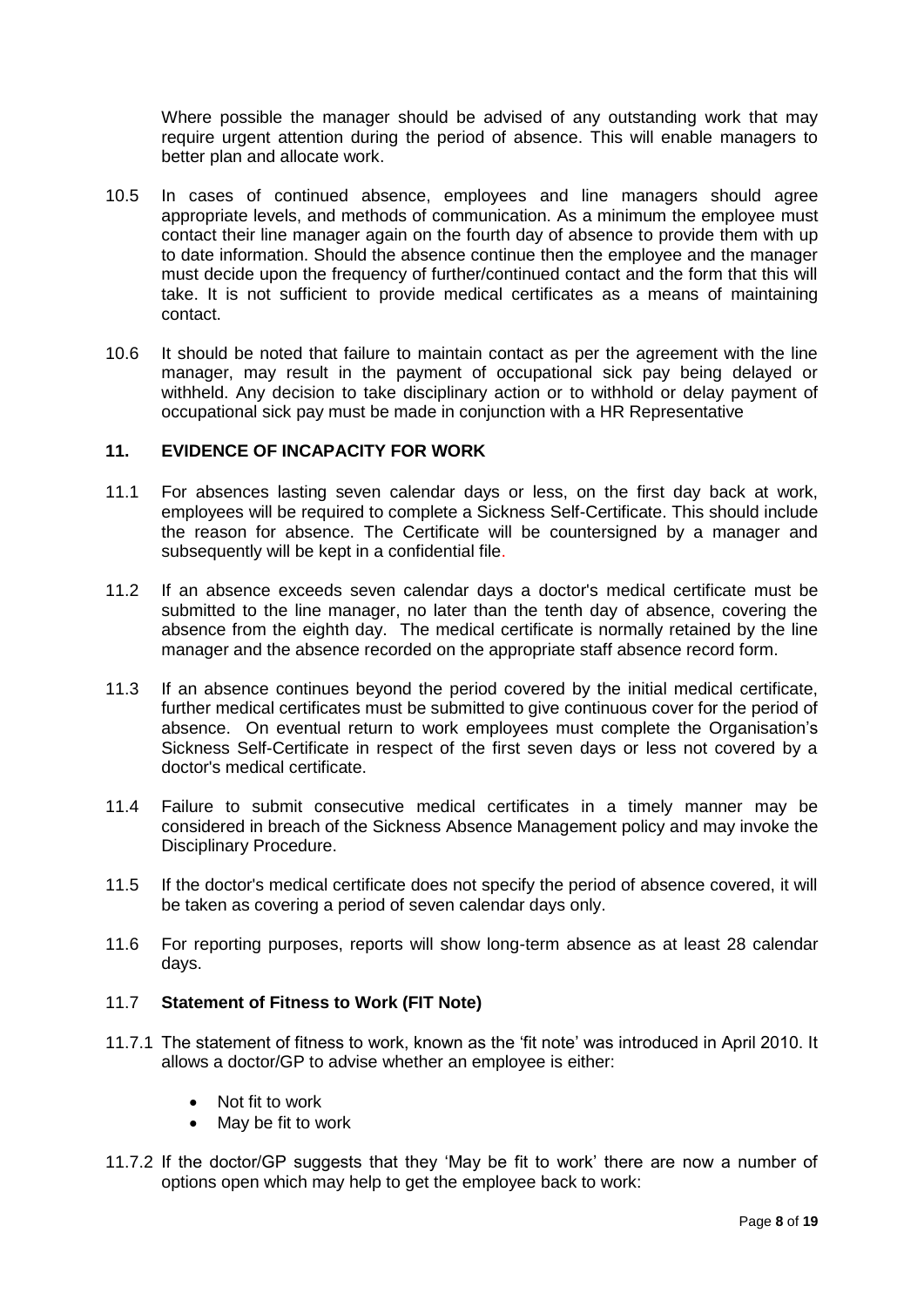- Phased return to work
- Amended duties
- Altered hours
- Workplace adaptations

Any such recommendations should be discussed and agreed with the individual and line manager prior to commencement of work at a return to work interview.

#### **12. EMPLOYEE OCCUPATIONAL SICK PAY ENTITLEMENTS**

12.1 The amount of paid sickness leave entitlement depends on length of service, as outlined below:

| • During 1st year of service             | One months' full pay and two months' half pay      |
|------------------------------------------|----------------------------------------------------|
| • During 2nd year of service             | Two months' full pay and two months' half pay      |
| • During 3rd year of service             | Four months' full pay and four months' half pay    |
| • During 4th and<br>5th years of service | Five months' full pay and five months'<br>half pay |

- After 5th year of service Six months' full pay and six months' half pay
- 12.2 The period during which sick pay is paid and the rate of sick pay for any period of absence is calculated by deducting from the employee's entitlement, on the first day of absence, the aggregate periods of paid sickness during the 12 months immediately preceding that day.
- 12.3 Sick pay is based on basic pay only.
- 12.4 Full pay is inclusive of any statutory benefits. Half pay plus statutory sick pay will not exceed full pay.
- 12.5 For the purpose of calculating entitlement to sick pay, a previous period or periods of NHS service will be counted towards the employee's entitlement to sick leave with pay where there has been a break, or breaks, in service of 12 months or less.
- 12.6 In the event of employment coming to an end, entitlement to sick pay ceases from the last day of employment.
- 12.7 Absence for planned elective medical treatment, which is for cosmetic reasons alone, must be taken as annual leave and not sick leave. Where planned medical treatment has both a cosmetic and health improvement purpose, absence should be reported as sick leave.

#### **12.8 Occupational Sick Pay Conditions**

- 12.8.1 The conditions for sick pay are financial provisions indicating an entitlement to occupational sick pay and in no way indicate the amount of absence to which an employee is entitled.
- 12.8.2 If sick pay entitlement is exhausted before a Final Review Meeting takes place, and where the failure to undertake the Final Review is due to delay by the manager, sick pay will be reinstated at half pay as follows: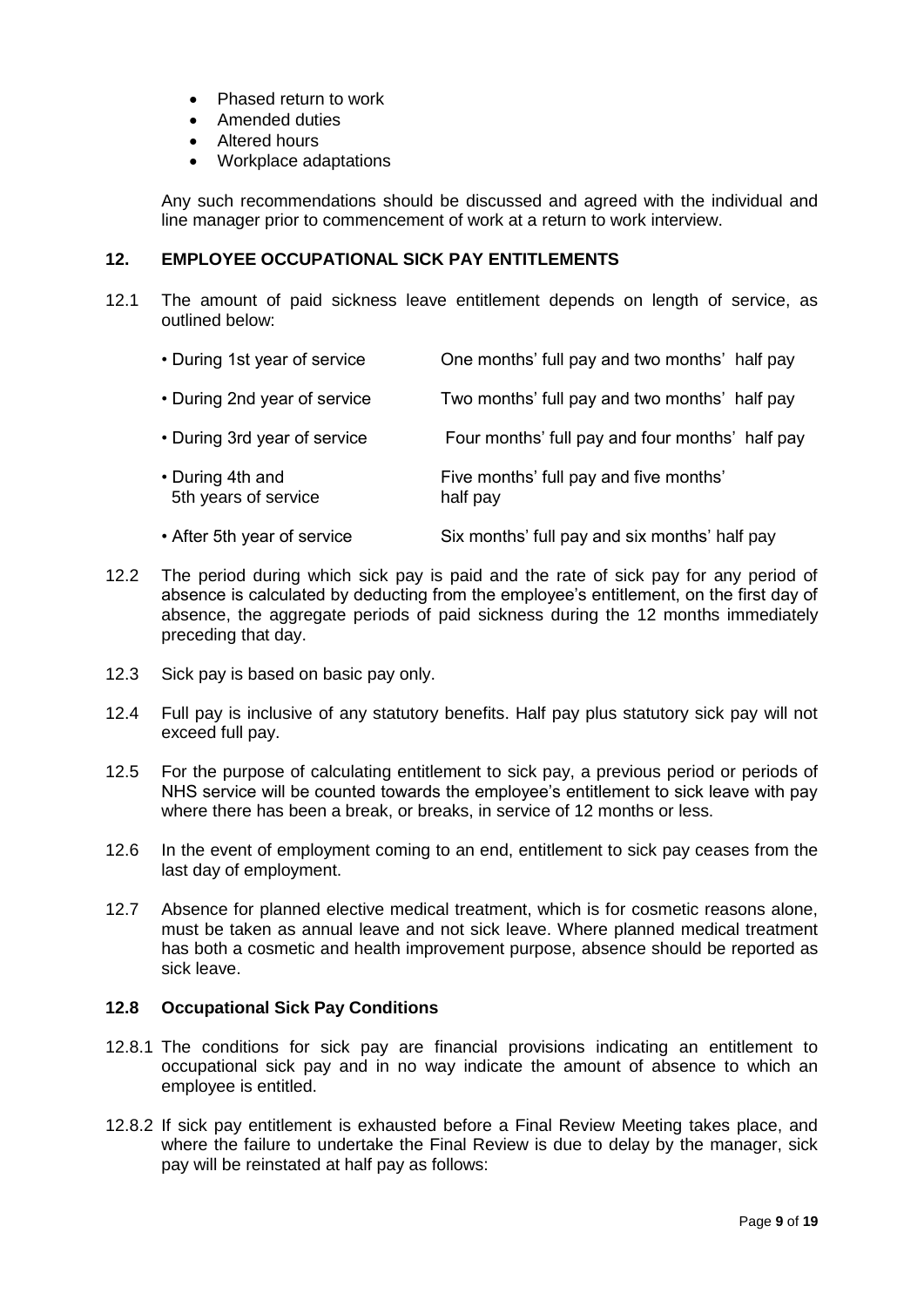- Employees with more than 5 years reckonable service sick pay will be reinstated if the entitlement is exhausted before the Final Review meeting takes place.
- Employees with less than 5 years reckonable service sick pay will be reinstated if the entitlement is exhausted and the Final Review meeting does not take place within 12 months of the start of their sickness absence.
- 12.8.3 Reinstatement of sick pay in these circumstances will continue until the Final Review meeting takes place. It is not retrospective for any period of zero pay in the preceding 12 months of service.
- 12.9 The period of full or half sick pay may be extended:
	- where there is the expectation of a return to work in the short term and an extension would materially support a return and/or assist recovery. Particular consideration will be given to those staff without full sick pay entitlements.
	- where it is considered that individual circumstances mean that an extension will relieve anxiety and/or assist recovery.
- 12.10 When an extension to sick pay is being considered for any reason this must first be discussed with a HR Representative.
- 12.11 Sick pay is not normally payable for an absence caused by an accident due to active participation in sport as a profession, or where contributable negligence is proved.
- 12.12 An employee who is absent as a result of an accident is not entitled to sick pay if damages are received from a third party. Under these circumstances the employee will be advanced a sum not exceeding the amount of sick pay payable under this scheme providing the employee repays the full amount of sickness allowance when damages are received. Once received, the absence will not be taken into account for the purposes of the scale set out in 12.1 above.

#### **12.9 Temporary Injury Allowance**

- 12.9.1 Employees on sick leave, and receiving either reduced pay or no pay, as a result of an injury or illness that is wholly or mainly attributable to their NHS employment will be eligible to apply for Temporary Injury Allowance. Applications should be made by the employee to their line manager who will make the decision on whether payment should be made, in conjunction with a HR representative. Further guidance may be sought from OHS or NHS Pensions.
- 12.9.2 Employees do not need to be members of the NHS Pension Scheme to apply for Temporary Injury Allowance. Temporary Injury Allowance will stop when the individual returns to work or leaves there employment.

#### **13. SICKNESS DURING ANNUAL LEAVE**

- 13.1 If an employee falls sick during a period of annual leave either in this country or overseas, and the period of incapacity seriously interrupts the period of leave, then they may count the absence as sick leave provided they;
	- Notify their line manager either in writing or by telephone at the earliest opportunity, in line with organisation/departmental procedures and no later than the fourth continuous day of illness; and
	- Provide a statement by a qualified medical practitioner; the statement should cover the period of the illness and the nature of the illness.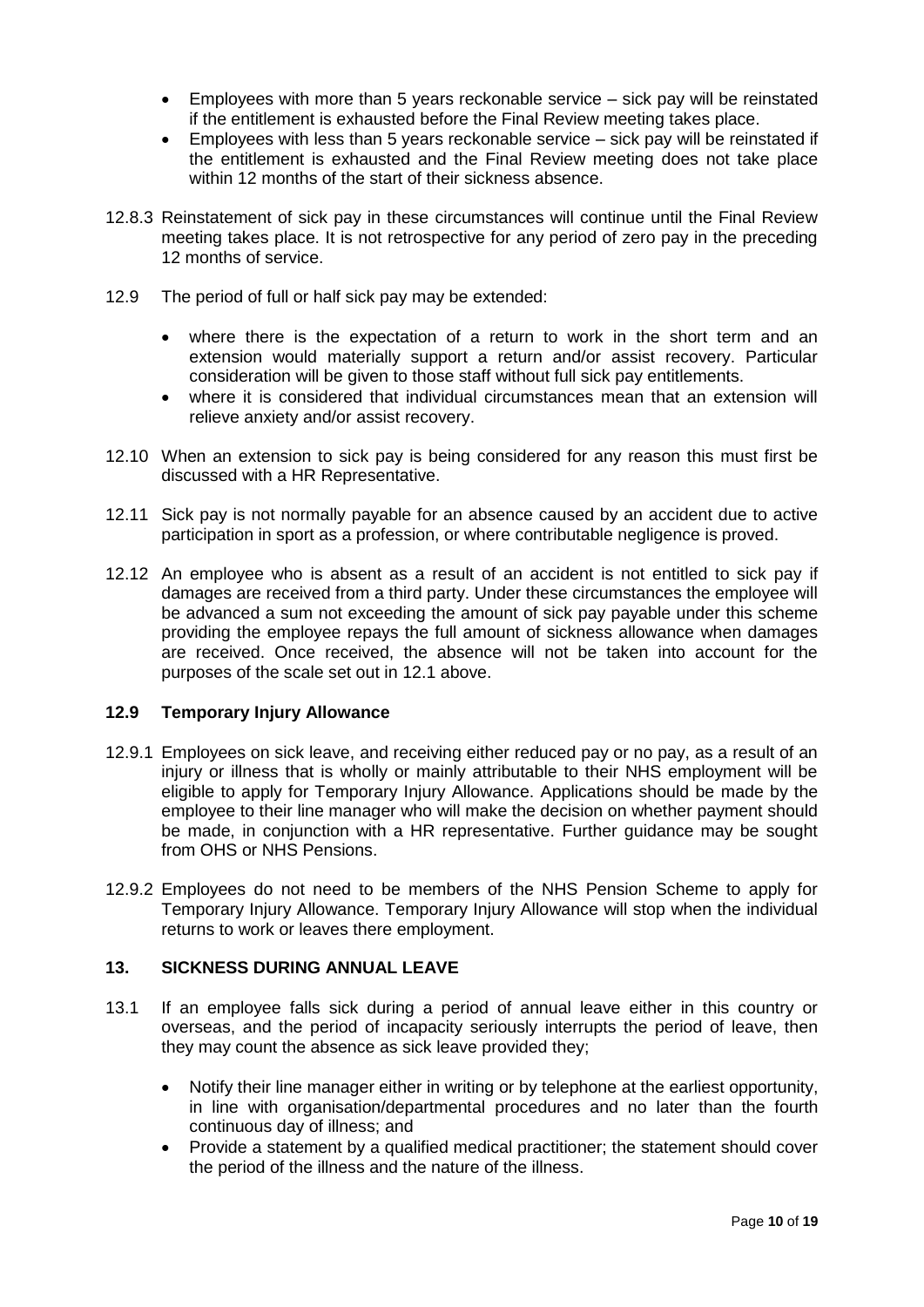For information, a serious interruption of annual leave would be deemed as four or more days of continuous illness.

- 13.2 If an employee is absent on sick leave and has pre-booked annual leave then they must notify their manager as soon as possible of the nature of the leave, otherwise it will be assumed that the annual leave is being taken. If the employee intended to spend time at their normal place of residency then the leave may be credited back upon receipt of appropriate medical statements/Doctors notes.
- 13..3 If the employee intends to spend more than one night away from their normal place of residency whether it be overseas or in the UK, then the employee must provide a written statement from a medical practitioner advising that the holiday would be beneficial to their condition or recovery, and in no way would aggravate or cause detriment to the illness/injury. Where necessary, the Organisation will reimburse the cost of such letters. In addition, the Organisation may also choose to obtain a medical opinion from the Occupational Health Provider. If the leave is supported by a medical practitioner then the employee will have the option to continue with sick leave and have the annual leave credited back or take the time as annual leave, in which case sick pay, occupational and/or statutory as appropriate, will cease. If an employee is physically unable to return to work after a holiday they must submit a medical certificate which covers them from the day on which they were expected to return to work. Should the employee take the leave as sickness, then entitlements to sick pay both occupational and statutory will be in line with the normal eligibility rules.
- 13.4 Where the request to continue with a pre-booked holiday is not supported by a medical practitioner, then annual leave should be taken.
- 13.5 Employees will not be entitled to an additional day off if they are sick on a statutory holiday.

#### **14. RETURN TO WORK MEETINGS**

- 14.1 Following each period of sickness absence, employees will attend an return to work meeting with their line manager to discuss their absence. If the employee has been absent with a highly sensitive condition he/she may ask for a manager of the same gender to manage the absence.
- 14.2 The discussion should allow for an exchange of information and be as frank and as open as possible as this will prevent any misunderstandings concerning the nature of the absence. Managers should also take this opportunity to discuss any patterns or trends of absence that may emerge.
- 14.3 A fundamental purpose of this meeting is to allow the line manager the opportunity to discuss any assistance, help, counselling or action on work-related issues that may be provided to enable an employee to return to work or prevent further absence occurring.
- 14.4 Notes and outcome of the meeting will be agreed and retained on file.

#### **15***.* **SHORT TERM ABSENCE**

#### **15.1 Informal**

15.1.1 The Organisation operates an accurate method of recording and monitoring levels of absence. If the amount of time being taken off for illness is giving cause for concern or reaches 3 occasions in a rolling 12 month period, managers will discuss this with employees at the return to work meeting explaining the informal procedure of this policy has been invoked and provide them with a record of all absences from work.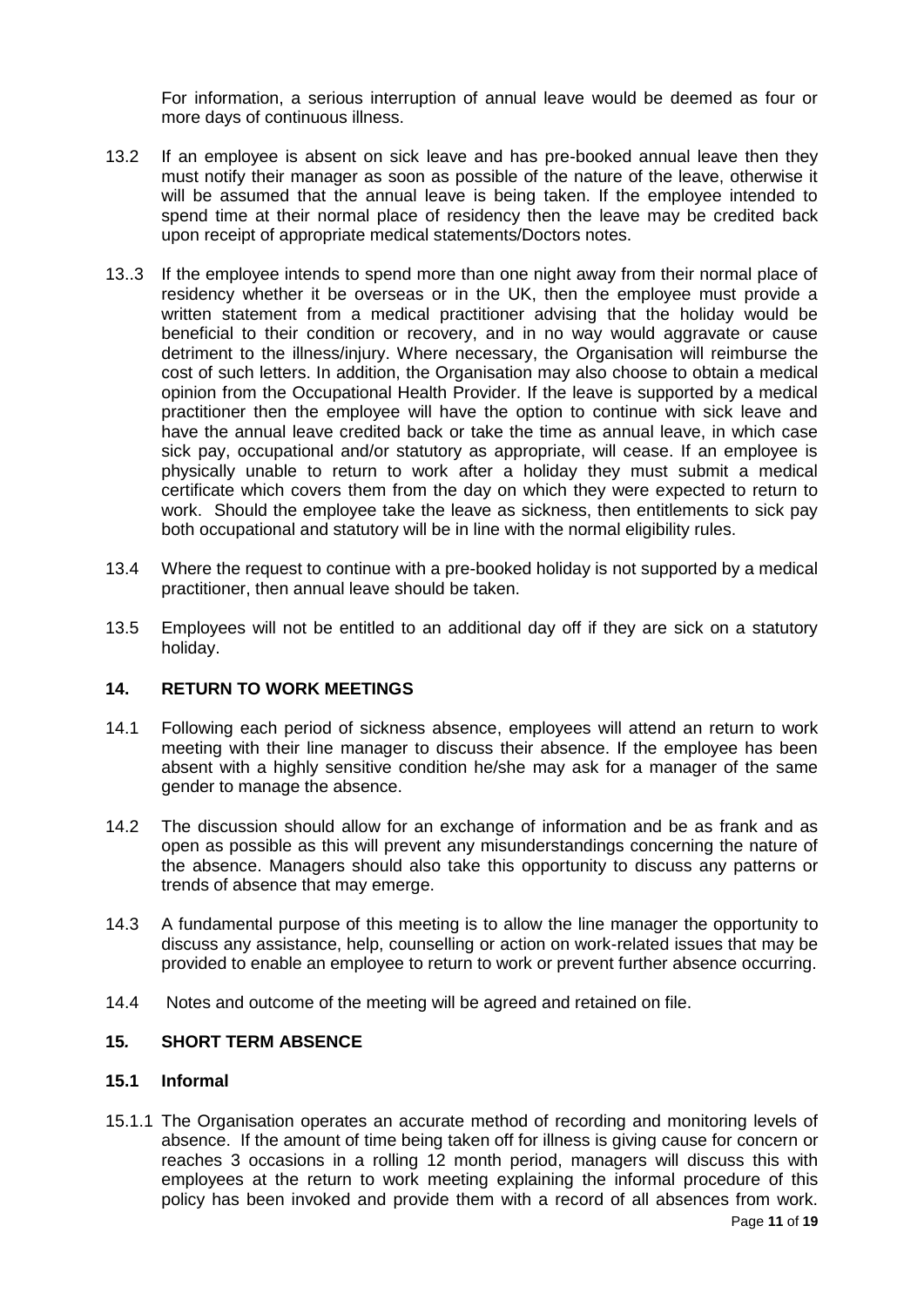The individual will have the opportunity to explain any personal or work-related issues which may be a factor in the absence.

#### **15.2 Formal**

- 15.2.2 To ensure the consistency with the application of the Sickness Absence Management Policy, trigger points are used to monitor short term sickness and long term sickness. The triggers for short term absence are:
	- Four occasions of absence in any rolling 12 month period, or
	- Aggregated 28 days absence in any rolling 12 month period
- 15.3 Where an employee reaches a trigger, a formal meeting will be held with the individualplease refer to section 7: Scheme of delegation and Appendix A, stages of the process relating to managing short term sickness absence. The purpose of the meeting is to provide support and assistance to overcome any short term issues, patterns or problems which are identified in order to support and encourage improved attendance. At this stage an action plan of improvement will be set.
- 15.4 Where an individual fails to maintain regular attendance deemed acceptable for the organisation, they will progress through the stages identified in the scheme of delegation. This process may, eventually result in dismissal if the absence continues.
- 15.5 At any stage during this process, it may be appropriate to seek advice from an Organisation appointed medical practitioner.
- 15.6 Employees are entitled to have a trade union representative or work place colleague not acting in a professional capacity to accompany them to any of the formal stages of this procedure if they so wish.
- 15.7 If at any stage the employee achieves a better attendance record than the target, no action will be taken. The manager will however continue to monitor the level of attendance or pattern of absence and the employee may enter the policy at the previous stage if absence deteriorates again.
- 15.8 Prior to a final review meeting and potential dismissal scenario, advice must be sought from Human Resources.

#### **16. LONG TERM ABSENCE**

- 16.1 Long-term absence is classed as at least 28 calendar days.
- 16.2 In all cases of Long term absence, Occupational Health advice must be sought.
- 16.3 In cases of long-term absence line managers must arrange to conduct regular formal review meetings to discuss possible courses of action should the absence continue. These may include rehabilitation and return to work requirements, redeployment, illhealth retirement as appropriate.The meetings should be recorded and notes sent to the employee concerned. Employees may be accompanied by a Trade Union Representative or a workplace colleague. The line manager may also be accompanied. The commencement and frequency of such meetings will depend upon the circumstances of the individual case, but will normally be instigated as soon as possible after the first months absence.
- 16.4 These meetings should be held at mutually convenient locations, with due regard made to the employee's circumstances. If an employee is too ill to travel, the line manager may arrange to conduct a home visit at a mutually convenient time, if the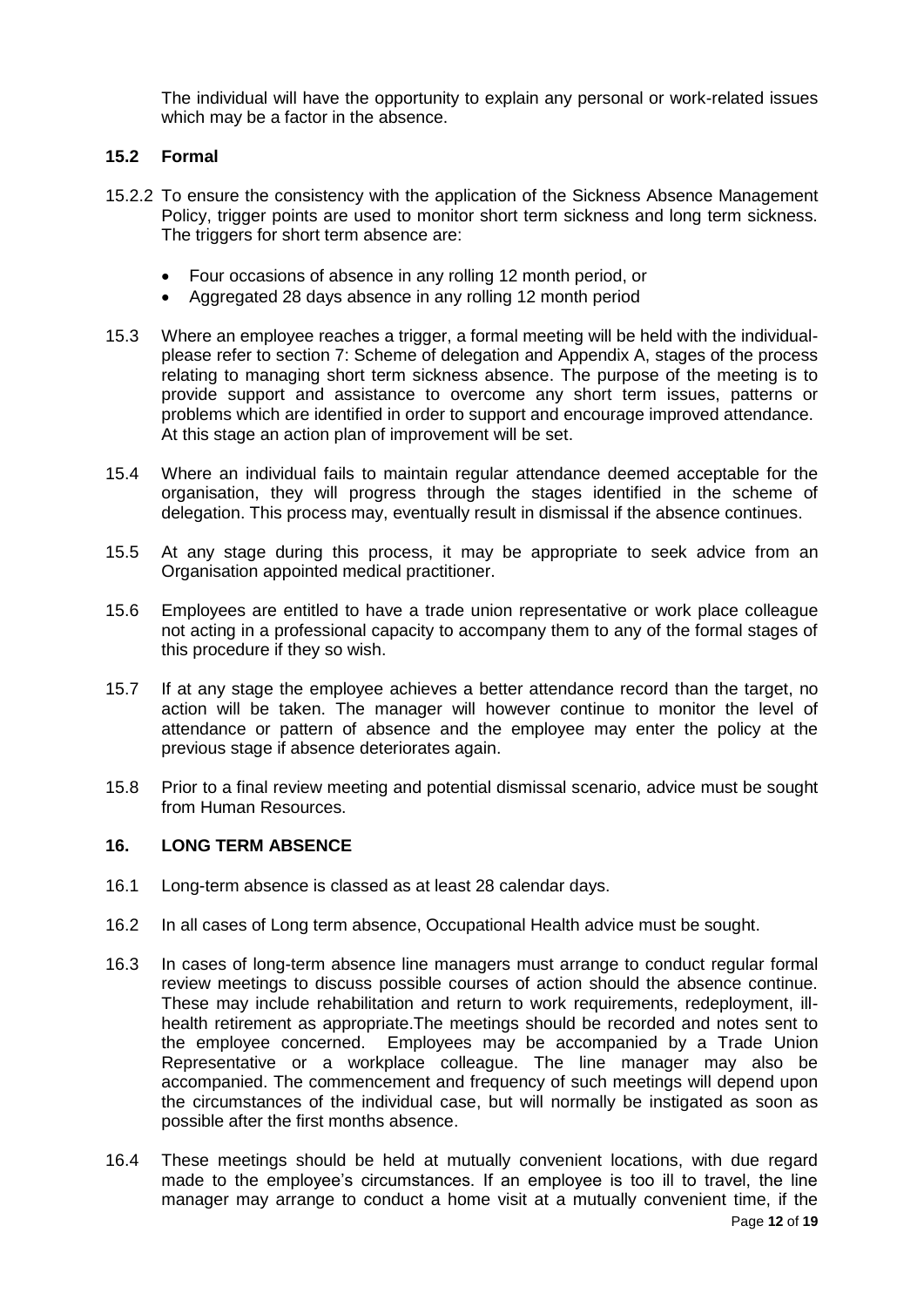employee agrees. However it should be noted that, as part of the return to work process, it may be more relevant to hold the meetings at a business location, or a suitable alternative venue.

- 16.5 The purpose of the review meetings is to allow all parties to consider a range of options that may be available. These options could include, but aren't limited to:
	- Possibility, and likelihood of return to work, and when
	- Possibility of alternative employment
	- Identifying and implementing 'reasonable adjustments'
	- III Health retirement
	- Termination of contract on the grounds of medical capability the organisation would only ever consider this after exhausting all other options
- 16.6 Where employees fail to attend review meetings the manager may progress with the review in conjunction with the Human Resources representative considering information available and agreeing actions. All effort will be made to ensure the employee can attend the meeting where possible and notes of the meeting will be sent to the employee.

#### **17. ONGOING MEDICAL CONDITIONS**

- 17.1 In some situations an employee may have ongoing health related problems which may impact upon their ability to perform the duties of their role. The employee may still be in work, or have long term or short term absence. This will be addressed by any or all of the following three steps.
	- 1. **Medical advice**, support and guidance to help determine the best course of action for the individual
	- 2. **Reasonable Adjustments / redeployment** consider what adjustments can be made to role including hours or lighter duties. Identify if there is any suitable alternative role the individual could undertake either on a permanent basis or Interim basis (refer to redeployment policy for additional information). Access to Work should be contacted where appropriate to explore further support available to maintain employment.
	- 3. **Final Review Meeting-** if the individual's substantive post is not suitable due to their ill health and the above stages have been unsuccessful in supporting the employee to resume full duties, and final review meeting is the next stage (See appendix A)
- 17.2 Before any decision to terminate an employee on medical grounds the following must have been meaningfully considered:
	- Rehabilitation
	- Phased return
	- A return to work with or without adjustments
	- Redeployment with or without adjustments

#### **18. OCCUPATIONAL HEALTH SERVICES**

- 18.1 In cases of long-term absence, managers are expected to make a referral to the Occupational Health Service (or *Organisation Appointed Medical Advisor where a dedicated Occupational Health service is not available)* and the following principles should be applied:
	- The Occupational Health Service can be consulted for advice when the likelihood of a return to work or cause of absence is not known.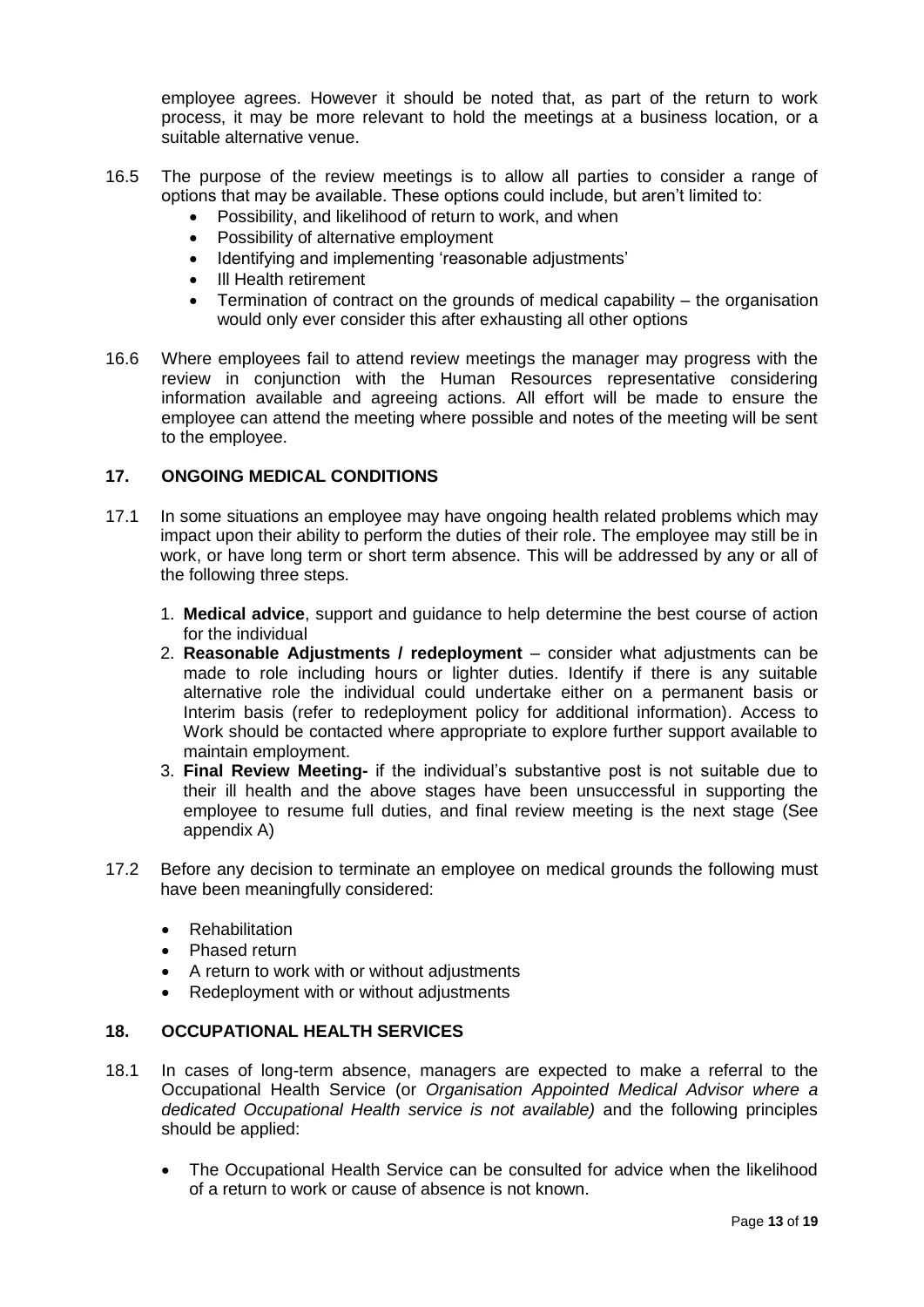- A member of staff may be referred to the Occupational Health Service at an early stage in the absence if it considered that a referral may benefit the employee or the Organisation.
- The Occupational Health Service is available to give both general and specific advice on the fitness of an employee for work, adjustments to the workplace where appropriate and likely return dates.
- An employee may request an occupational health referral, via their manager, for advice and support on the best way of seeking a return to work.
- 18.2 Where there is doubt regarding an employee's ability to return to work on a permanent basis advice must be sought from the Occupational Health Service. Employees may be eligible to ill-health retirement benefits if they have two years continuous membership of the NHS Pension Scheme. Ill-health retirement may be discussed with the individual during the review meetings.
- 18.3 Employees must make themselves available to attend Occupational Health referrals at an Occupational Health Office. However, due regard should be made to the accessibility of the location in relation to the nature of absence. Following the referral, Occupational Health provider will then provide a written report to management, a copy of which will also be sent to the individual. In all cases management will meet with the individual to discuss the content of the report.
- 18.4 In some cases it may be more appropriate for Occupational Health to contact a third party for a medical opinion e.g. GP, Consultant etc. and consent must be obtained from the employee concerned. In these cases, any information provided by a third party is always disclosed to Occupational Health and not to management. Occupational Health will then provide management with a written summary of information provided which is pertinent to the employee's ongoing employment. Employee consent is not required for the release of this report.
- 18.5 Occupational Health may recommend appropriate treatment, such as physiotherapy or cognitive behavioural therapy, in supporting staff to remain in work, or return to work, at the earliest opportunity.

#### **19. DISABILITY RELATED ABSENCE AND REASONABLE ADJUSTMENTS**

- 19.1 If an employee is disabled or becomes disabled during their employment, then the organisation is legally required under the Equality Act 2010 to make reasonable adjustments to enable the employee to continue working. The Act broadened the provisions of the Disability Discrimination Act of 1995, for public sector employees.
- 19.2 Advice must be sought from Occupational Health as to what they suggest are 'reasonable adjustments'. However it will be the line manager's decision as to whether those adjustments are also reasonable for the service. Any adjustments made must be discussed with the individual concerned
- 19.3 The amendment to the Disability Act (now Equality Act 2010) also introduced the concept of positive discrimination where a disabled member of staff can be treated differently in order to ensure they remain in work. E.g. An internal disabled applicant, who has been displaced from their current role, may be considered favourably against an able bodied candidate.
- 19.4 Where there is a lack of understanding, on any part, if the absences are linked to a disability Occupational Health advice should be sought at the earliest opportunity.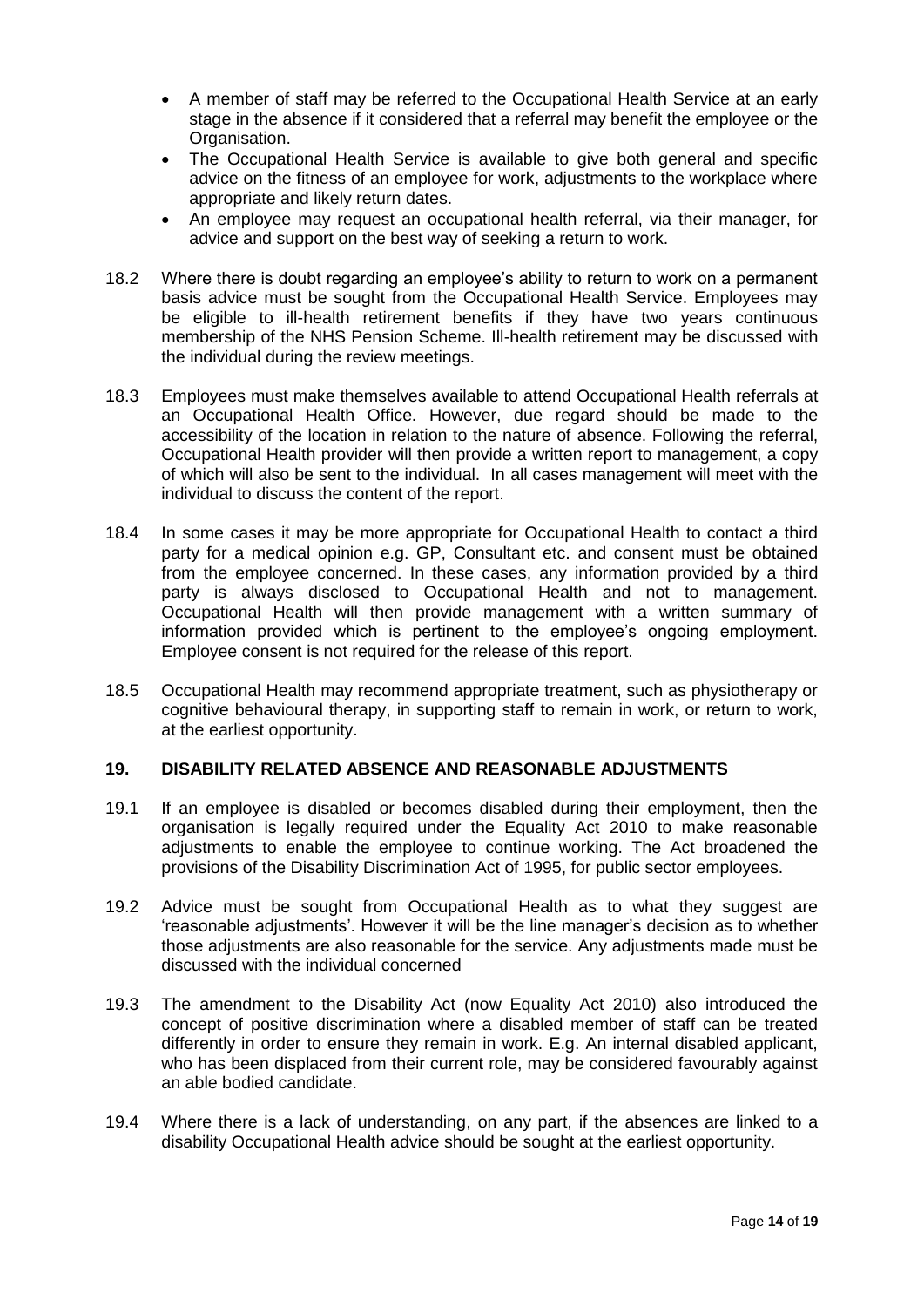#### **20. SUBSTANCE MISUSE**

20.1 Where an employees absence is as a result of a suspected or admitted substance misuse problem, please refer to the Organisations Substance Misuse Policy.

#### **21. RETURNING TO WORK**

- 21.1 Wherever possible the Organisation will aid a return to work on a permanent basis. To establish the most effective way of doing this the Organisation may seek further medical advice.
- 21.2 This may include making reasonable adjustments to the employee's job, allowing a phased return to work, or by allowing the employee to return to work on a reduced or alternative hours basis.

#### **21.3 Phased Return**

- 21.3.1 Where a phased return to work is recommended by the Occupational Health provider, or a medical practitioner, the employee will be able to return to work on a part-time basis whilst receiving their full pay. This will be for a maximum period of four weeks, thereafter the employee must either substitute their annual leave for days not worked or receive payment only for the hours worked.
- 21.3.2 Where an employee requests a phased return to work themselves, they must take annual leave for days not worked or receive payment only for the hours worked.

#### **21.4 Redeployment**

- 21.4.1 If medical opinion is that an employee is unfit to return to their role, the possibility of alternative employment must be considered. (Please refer to the Redeployment Policy).
- 21.4.2 Where an employee's pay reduces because of ill-health or injury, and they have the required membership of the NHS Pension Scheme, or the New NHS Pension Scheme, their membership at the higher rate of pay may be protected.

#### **22. ILL HEALTH RETIREMENT**

- 22.1 Throughout the absence management process all options, such as rehabilitation, redeployment, part time working, job redesign etc must be considered in conjunction with the employee.
- 22.2 Where the medical opinion indicates that an employee is permanently unfit for any employment or for the duties of their current role, the individual has the option of applying for early retirement on the grounds of ill health, in line with the provisions of the NHS Pension Scheme. This option is only available to employees who have at least two years continuous, pensionable NHS employment.
- 22.3 If an application for ill-health retirement is made, this constitutes a mutual decision that the employee is unable to fulfil their contractual obligations due to their ill-health condition and therefore a termination date will be agreed between the individual and their line manager.
- 22.4 This option should be discussed with the individual in full at the appropriate time and as much information as possible will be provided to enable the employee to make an informed decision. For more information regarding this procedure please contact Human Resources.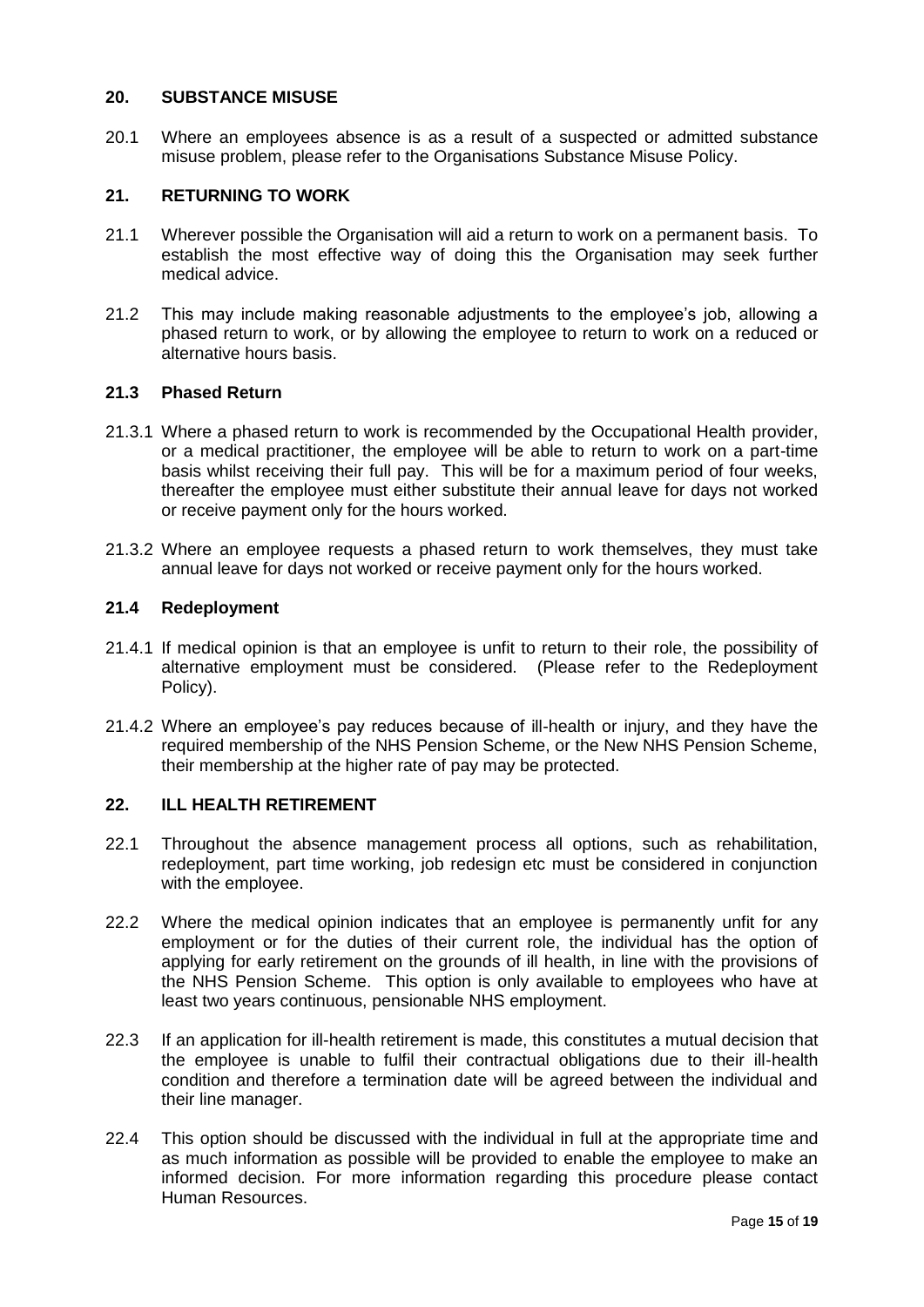#### **23. DISMISSAL ON THE GROUNDS OF CAPABILITY**

- 23.1 Before dismissal is considered, all other options as outlined above must have been discussed with the employee during the regular meetings that have taken place throughout the absence. Managers must be satisfied that all relevant information has been obtained and all relevant facts investigated. Documentation supporting this must be provided to the employee. In cases of long-term sickness, managers must also be mindful of the cessation of occupational sick pay entitlements in conjunction with the long-term prognosis.
- 23.2 In cases of short-term absence, managers must also consider the potential loss of specialist knowledge/experienced member of staff, the cost of replacing the employee, whether or any flexible working arrangements could be accommodated in order to retain the skill and knowledge in the organisation.
- 23.3 Should the dismissal of an employee be identified at any stage in the process as the only appropriate option (i.e. all other options as outlined above have been investigated and found to be inappropriate) a Final Review Meeting will be convened. This will be chaired in line with the scheme of delegation and will be attended by the employee in question, their line manager and a Human Resources representative.
- 23.4 Prior to this meeting the employee will receive a copy of the report, detailing the case history to date and considerations taken into account (eg Equality Act, implications, suitable alternative employment, ill health retirement) together with all other relevant documents, made to the person authorised to dismiss.
- 23.5 At this meeting the employee will have the opportunity to present their case and submit supporting evidence. They have the right to be accompanied by a Trade Union Representative or work colleague. The employee has the right to appeal this decision within 10 working days of the date of the letter.
- 23.6 Following the meeting the employee will be given a letter confirming the reason for dismissal, the date of dismissal, their right to appeal, details of any payment in lieu of contractual notice and any other outstanding payments to which they are entitled eg annual leave.
- 23.7 Where an employee is dismissed during the paid sick leave period they will be entitled to payment equivalent to their total occupational sick pay entitlement (full and half pay), plus payment in lieu of contractual notice and any outstanding annual leave.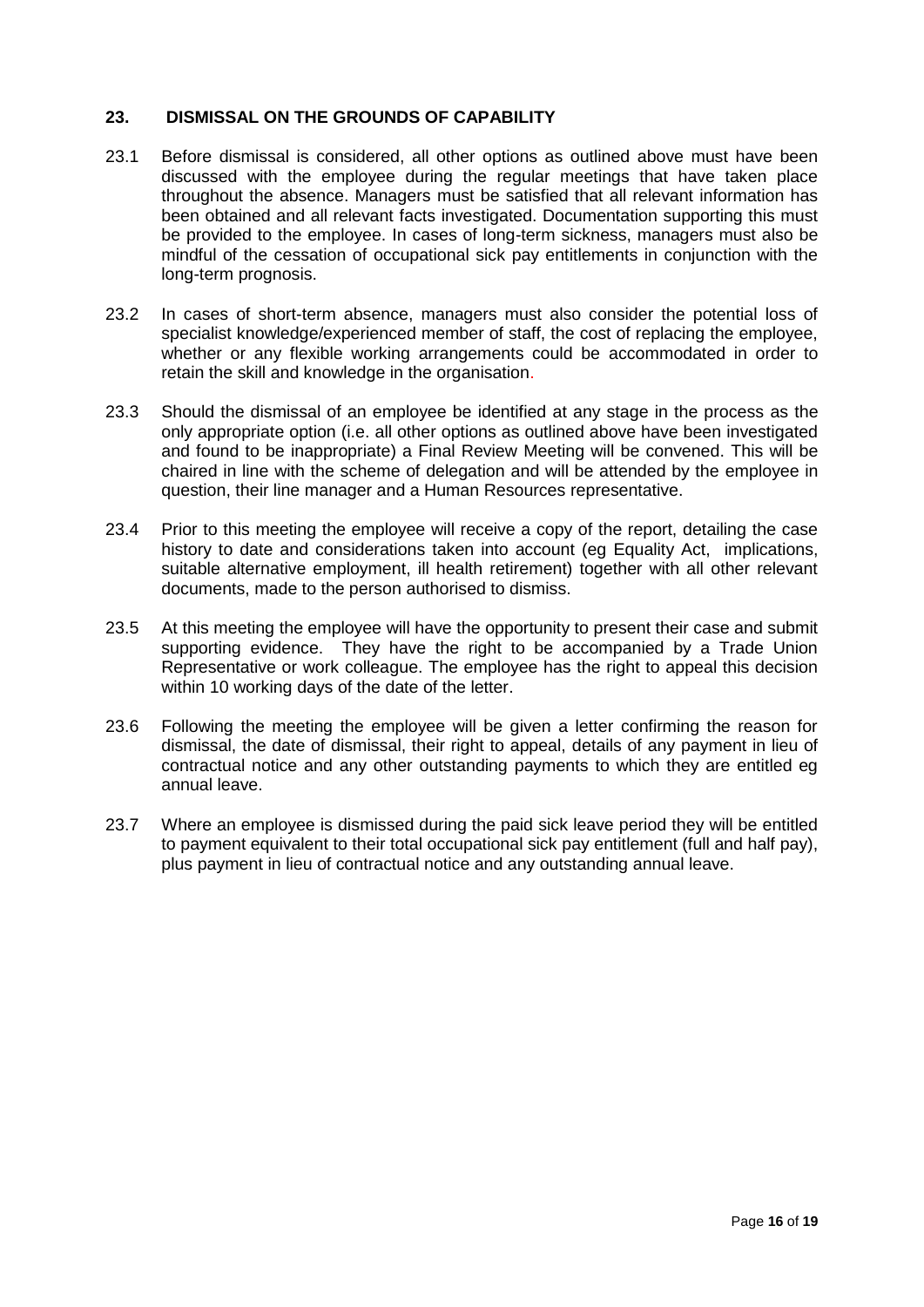# **Appendix A**

|                                                              | Period of absence                                                                                                                                                                                         | Improvement<br>target                                                                                                                                             | Action                                                                                                                                                                                                              | Decision                                                                                                                        |
|--------------------------------------------------------------|-----------------------------------------------------------------------------------------------------------------------------------------------------------------------------------------------------------|-------------------------------------------------------------------------------------------------------------------------------------------------------------------|---------------------------------------------------------------------------------------------------------------------------------------------------------------------------------------------------------------------|---------------------------------------------------------------------------------------------------------------------------------|
| First<br>Stage<br>Formal<br><b>Review</b><br>Meeting         | If the employee has<br>had 4 occasions, or<br>aggregated 28 days<br>absence in any rolling<br>12 month period they<br>will be required to<br>attend a formal review<br>meeting.                           | During the next<br>6 months, if the<br>employee has a<br>further<br>absence(s) and<br>this is a cause<br>for concern, they<br>will progress to<br>the next stage. | Formal meeting:<br>Review absence<br>record and reasons<br>for absence. Agree<br>standard of<br>attendance and<br>support if necessary.<br>Possible OH referral if<br>needed                                        | Decision in<br>writing, copy<br>kept on<br>personnel<br>file.                                                                   |
| Second<br><b>Stage</b><br>Formal<br><b>Review</b><br>Meeting | From the date of the<br>first stage meeting, if<br>the employee has a<br>further absence(s) and<br>this is a cause for<br>concern, they will be<br>required to attend a<br>second stage formal<br>meeting | During the next<br>6 months, if the<br>employee has a<br>further<br>absence(s) and<br>this is a cause<br>for concern, they<br>will progress to<br>the next stage  | Formal meeting:<br>Review absence<br>record, reasons for<br>absence and medical<br>advice. Agree<br>standard of<br>attendance and<br>support if necessary.<br>Refer to Occupational<br>Health                       | Decision in<br>writing, copy<br>kept on<br>personnel<br>file.                                                                   |
| Final<br>Review<br>Meeting                                   | From the date of the<br>second stage meeting,<br>if the employee has a<br>further absence(s) and<br>this is a cause for<br>concern, they will be<br>required to attend a<br>Final Review Meeting.         | If the employee<br>if not dismissed<br>then revoke a<br>new<br>improvement<br>target at the<br>Second Stage<br><b>Formal Review</b><br>Meeting                    | Final review meeting:<br>Review absence<br>record, actions taken<br>to support<br>improvement and any<br>supporting medical<br>advice. Alternatives to<br>dismissal will be<br>discussed including<br>redeployment. | Decision in<br>writing, copy<br>kept on<br>personnel<br>file.<br>Possible<br>outcome-<br><b>Dismissal</b><br>Right of<br>appeal |

\*Please note – Triggers should be pro rata for part time employees and calculated on contractual days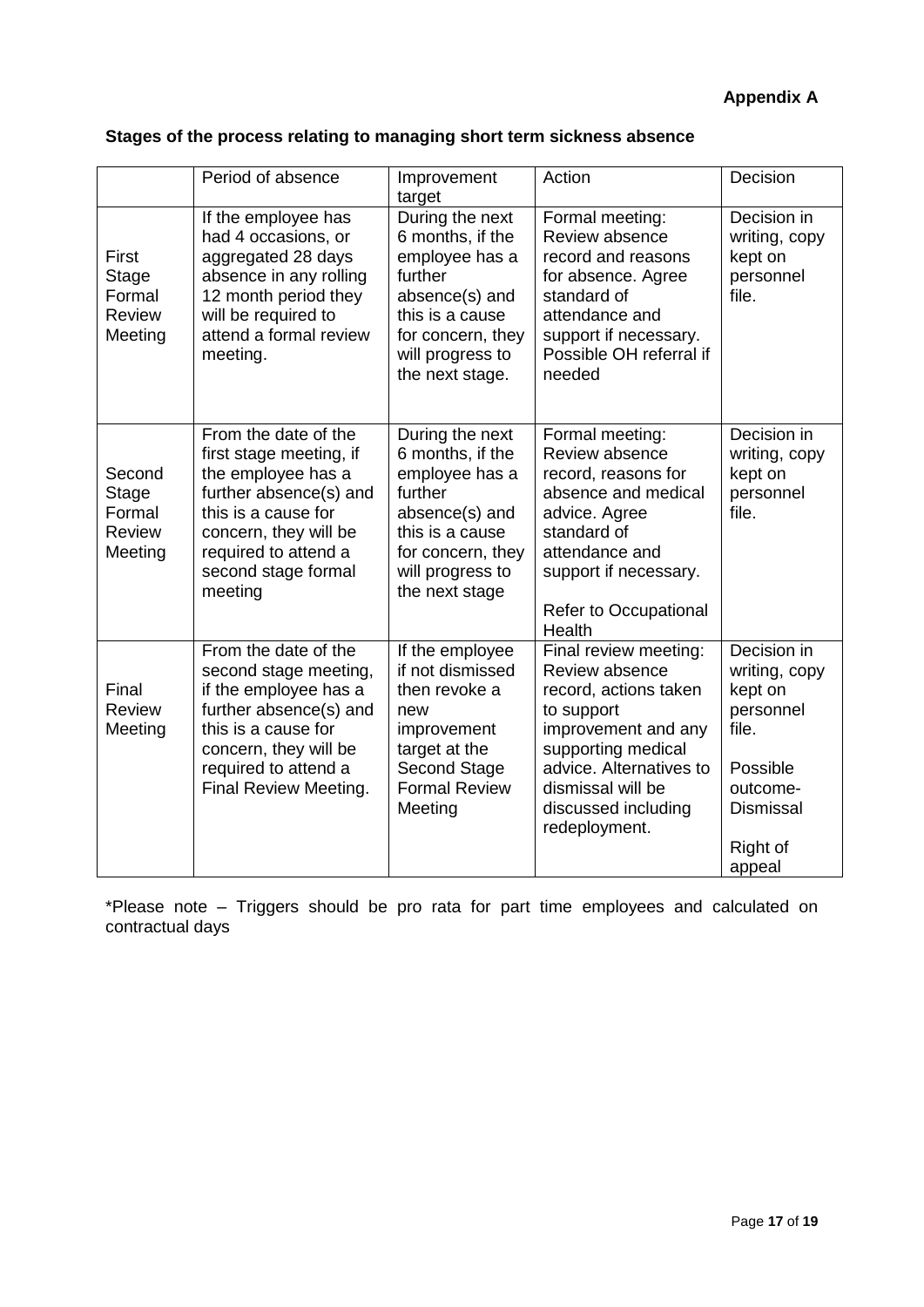#### **Equality Impact Assessment**

| Title of policy                                        | <b>Managing Sickness Absence Policy</b>                                  |          |
|--------------------------------------------------------|--------------------------------------------------------------------------|----------|
| Names and roles of people completing the<br>assessment | Hannah Morris, Senior HR Associate<br>Sharon Moore, Senior Associate E&D |          |
| Date assessment started/completed                      | 10/01/14                                                                 | 29/01/14 |

| 1. Outline                              |                                                                                                                                                                                                                                                                                                                                                                 |
|-----------------------------------------|-----------------------------------------------------------------------------------------------------------------------------------------------------------------------------------------------------------------------------------------------------------------------------------------------------------------------------------------------------------------|
| Give a brief summary of<br>the policy   | This policy outlines the CCG's formal short term and long term<br>sickness absence triggers. Management and staff are informed of<br>their responsibilities in reporting/managing sickness absence.<br>Informal and formal stages of the procedure are set out to<br>manage absence and references are made to support services<br>such as occupational health. |
| What outcomes do you<br>want to achieve | Reduce sickness absence rates. Provide a support environment<br>for staff with health issues and disabilities impacting on health.                                                                                                                                                                                                                              |

#### **2.Analysis of impact** This is the core of the assessment, using the information above detail the actual or likely impact on protected groups, with consideration of the general duty to; eliminate unlawful discrimination; advance equality of opportunity; foster good relations **Are there any likely impacts? Are any groups going to be affected differently? Please describe. Are these negative or positive? What action will be taken to address any negative impacts or enhance positive ones? Age** Yes, age may be associated with more frequent occurrences of ill health. Negative if not managed properly. Individual circumstances will be taken into account when meeting with staff who hit formal triggers. Meetings are to be held in a supportive manner to assist staff in managing health concerns. Current sickness needs to be viewed in the context of length of service and previous absence records. **Carers** No **Disability Yes, disabled staff** could potentially be more likely to have a higher level of sickness absence at times. Negative if not managed properly. Reasonable adjustments will be made for disabled staff. This could be an adjustment to their role or work environment to ensure health and safety risks are addressed. Formal sickness triggers may also be adjusted. Sex No Race No